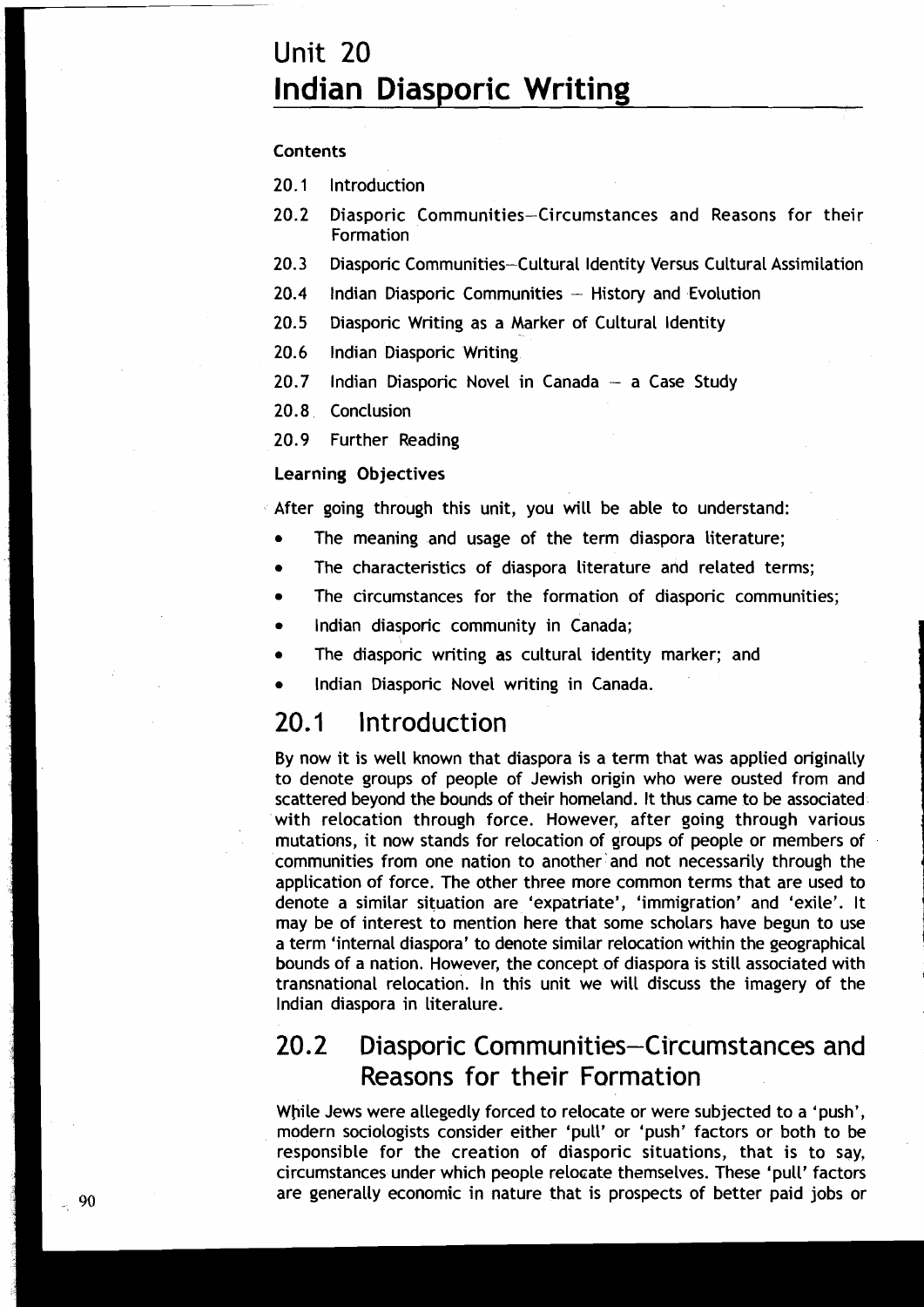more lucrative businesses, etc., lure people to relocate themselves. However, **Indian Diasporic Writing** groups of people and chunks of communities also move from one national location to another because of better living conditions including better socio-cultural life or more tolerant political systems. Canada, for instance, has been considered one such destination for people from outside. The 'push' factors include adverse economic circumstances, that is, lack of appropriate job opportunities or absence of favourable conditions for carrying out business activities. 'Push' factors also included hostile or unstable socio-political conditions in general or for specific groups of people or members of particular communities that may also mean violation of their human rights or even threats to their persons and property. Groups of people in significant numbers from African and Asian countries ruled by dictators and military juntas have moved or have been forced to move to either Europe or North America for such reasons.

Reference to the Jewish community's dispersal also shows the antiquity of the phenomenon of diaspora, that is, people travelling away from home and settling among people with widely different cultural profiles. In our own parts, the existence of the ancient Silk Route is one such evidence. In fact, Buddhism traveled from India to the Far East and South East Asia because of diasporic situations However, the biggest diasporic situation in modern times-perhaps of all times-as also the most shameful situation was created when very large sections of population from different parts of Africa were removed forcibly to develop the Americas for their European colonial masters.

# 20.3 Diasporic Communities-Cultural Identity Versus Cultural Assimilation

ldentity formation, we know, is a very complex phenomenon. Some identity markers are given biologically, that is these are racial and ethnic in character: pigmentation, colour of eyes, texture of hair and shapes of noses. Thus fair skins, blue eyes, curly hair and small flat noses are connected with various races and ethnic groups. Running into individual members of ethinic groups through the operation of complex genetic processes, these are the most stable of identity markers and consequently most difficult to shed or change individually or communally, especially in diasporic situations. Also, these come to be stereotyped negatively. For instance, women with natural blonde hair have been associated with dumbness-most unfairly, of course. However, the most unjustified stereotyping with tragic consequences has been the case of associating dark pigmentation with 'natural' inferiority of mind and human values.

Some other identity markers are gifts of the environment to members of particular communities. Innuits, for instance, unlike their other fellow Canadians, can reportedly divide the pehenomenon of snowing into at least six distinct categories primarily because snow is what they have all around them-all the time. Members of the Marwari community, originating in the desert of Rajasthan where adverse environmental conditions and lack of means of transportation made them more than optimal users of limited resources are known the world over-and they form diasporic communities in many parts of the world-for their penchant for building huge business empires out of very small beginnings.

It was these environmentally bestowed identity markers that, for instance, made the Canadian Government to encourage Hungarian farming community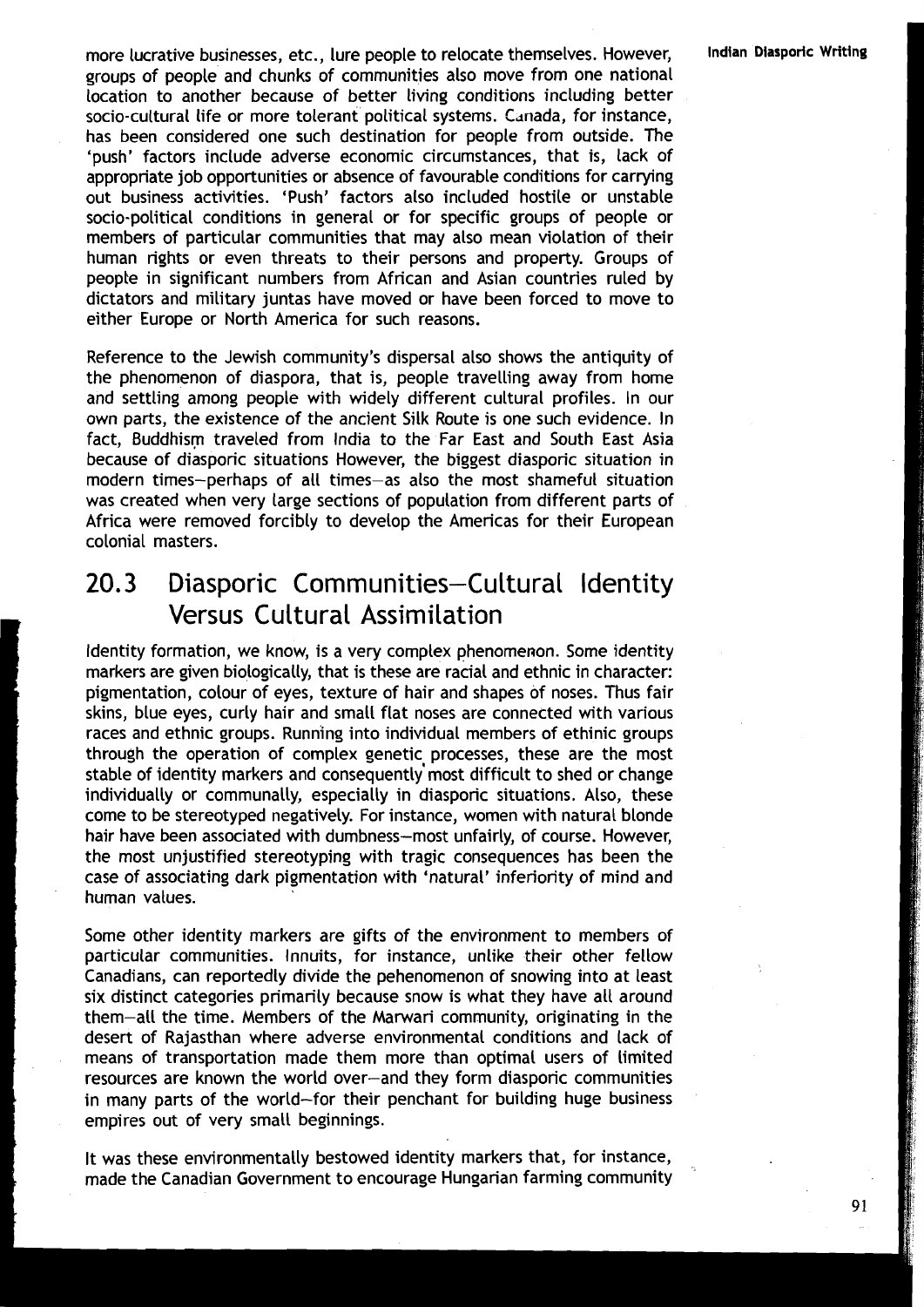India and Indian Diaspora: **to migrate to the mid-west when they were developing the Prairies into Images and Perceptions their grapacies Again, while developing the rail read prejects and the** their granaries. Again, while developing the rail-road projects and the lumber industry on the Pacific coast in the west, the Canadian government encouraged migration from Punjab whose people were not only strongly built but were also known from their physical prowess to work hard under adverse conditions.

> Most numerous-and most significant, perhaps-are the identity markers that are cultural in character. These involve language and religious beliefs, customs and rituals, forms of address and modes of inter-personal behaviour, dress codes and food habits, form and content of education, songs and stories, symbols and icons, myths and legends, practices for preserving history and tradition and many similar phenomena. Add to these, modes of production, economic, political and societal organization, professional and philosophical preferences and we have the complete cultural identity map of communities and individuals. However, this category of identity markers is relatively unstable and it is the members from this category that come under various degrees and kinds of pressure for change in changing situations. As societies change and evolve, cultural tokens also change. However, such changes take place at different paces among various sections of a society and when such difference is perceptible in a significant way we also term it as 'generation gap'.

> This fluidity in cultural situation is more significantly pronounced in diasporic situations where not just two phases of evolution of the same culture but two different cultures-if not more-are in contestation. The cultural space that emerges out of such a contest is a hybrid space wherein new patterns of socio-cultural behaviour emerge that are, at different times, pastiche, marginally assimilated or significantly integrated, to name only a few. We shall speak about this space in more details in a later section of this Unit.

### 20.4 lndian Diasporic Communities-History and Evolution

Many lndian myths and legends warn people against crossing the seas to travel abroad. Going beyond the 'Kala Pani'-black waters-was considered sinful for the soul. And yet, Indians have been traveling and settling abroad in groups for long. However, in modern'times, most of such settling abroad happened during the nineteenth century when the British colonial administration sent groups of Indians to work in other British colonies as indentured labour. This is how lndian diasporas came to be formed, for instance, in Mauritius, East Africa, South Africa, Malaysia and Sri Lanka in the lndian Ocean region, Fiji in the Pacific Ocean region and Trinidad, Guyana, Jamaica and Surinam in the Caribbean Sea region.

For various reasons ranging from economic to political, the British colonial administration did not want to employ local population either on the plantations or on development projects. lndian labour was one of the alternatives that the British employed. This could be construed as the 'pull' factor. Also, the British colonial rule in India had created what R.K.Jain calls, 'severe economic and social disturbances'. This was the 'push' factor. Thus, development of the economies of the colonies created employment opportunities abroad for groups of people belonging to either a community or a region. This is how people from Panjab, Eastern Uttar Pradesh, Western Bihar, Gujrat, Sindh and Tamil Nadu came to form diasporic communities in some of the countries named above.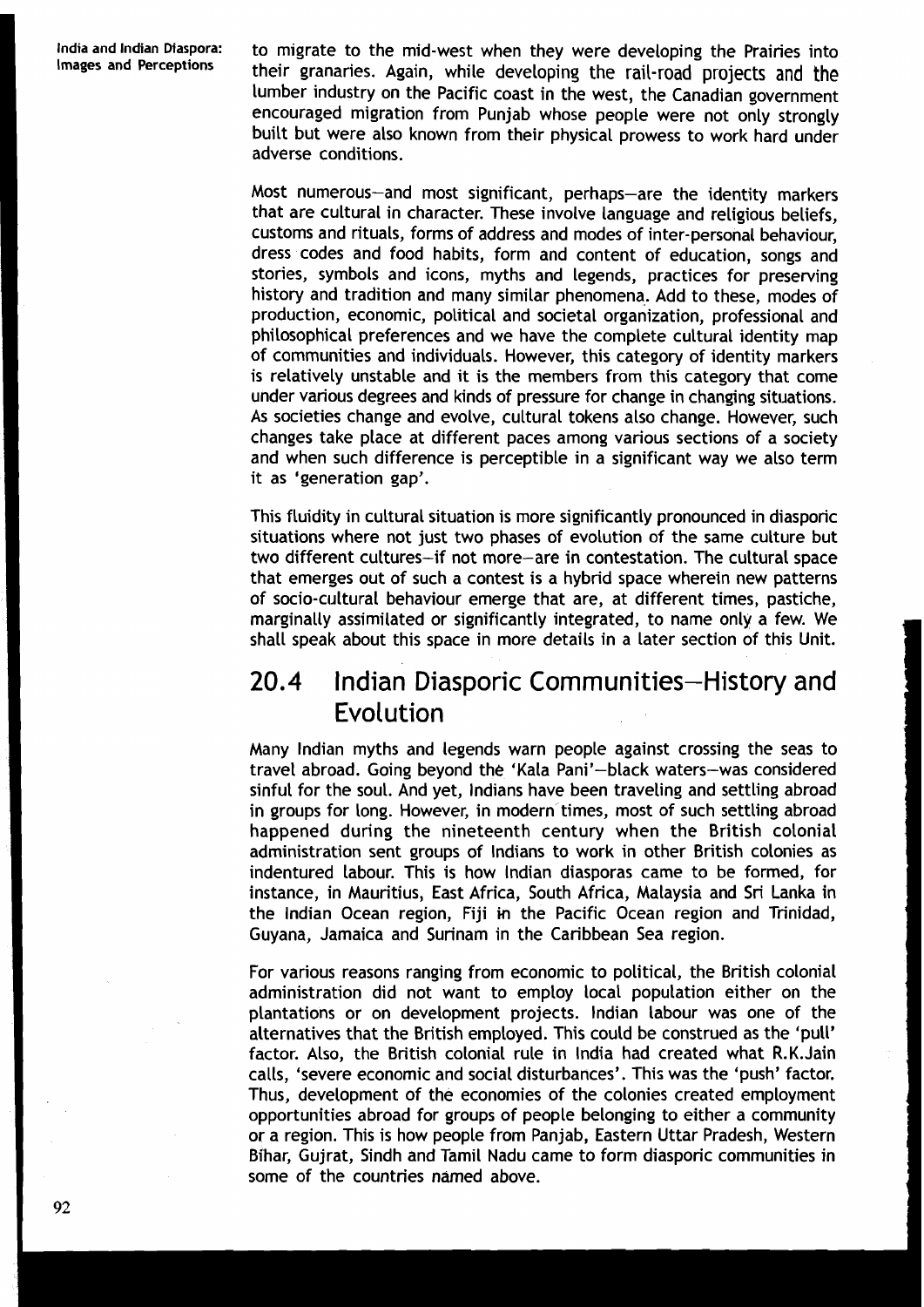Such emigration, however, was organized in various ways. Two main types **Indian Diasporic Writing**  are distinctly visible. One was the indentured labour system under which Emigration Agents, subagents and recruiters at different levels identified workers who under an agreement volunteered to work for a particular employer for, initially, a period of five years after which he could, if he so desired, switch to another employment. It was only after ten years of work in that particular colony that the person was eligible for partial return passage expenses. Those who went to East Africa, South Africa, Mauritius, Trinidad, Guyana and Surinam were recruited under this system. Most of such people did not choose to return after the completion of their indenture contract and settled down in those colonies, finding alternate employment on their own initiative or setting up small business enterprises.

Groups of labourers who went to work on the tea and rubber plantations in Malaysia or Sri Lanka were recruited under a different system that came to be known as the 'Kangani' system. Under this system, migrants were recruited by headmen who were known as 'Kangani'. Each Kangani, R.K.Jain tells us, recruited 'a score or more of men belonging mainly to his own caste and kin group. Sometimes, many such groups of recruited persons combined under a leader who was designated 'head Kangani'. It was Kangani who negotiated the deals, lent money for passage and other expenses to the recruited labourers and managed them. Since the workers under this system went to neighbouring Sri Lanka and Malaysia, they continued to be in touch with their families by returning home every couple of years. As a result, most of them could never be absorbed fully ihto the recipient societies.

Yet another form of group migration was through what may be termed as 'free emigration', also known as 'passenger Indians'. These were generally skilled labourers or petty entrepreneurs who came to explore the possibilities thrown open by development of these colonies. A number of Gujarati 'dukawallas' in Kenya, Uganda and Tanzania in East Africa, some groups of people in South Africa towards the end of Nineteenth century and more recent migrations since the beginning of the Twentieth century to Canada, United States of America, the United Kingdom and still more recently migration to the Middle East came under this form of migration. It may be significant to observe here that in the beginning invariably and in most cases even later, the workers were not allowed to either bring their families with them or send for them later.

Again, since most of the migrations under one form or another were never well-thought out and planned and were necessitated by either socio-economic disintegration back home or were prompted by lure of the lucre, the groups **<sup>I</sup>** of people did not try to make the necessary adjustments in their sociocultural world view. As it is, most of them treated these locations abroad as purely temporary and time-bound. As a result, their continued practice of the cultural patterns and values brought by them from the donor society back home and reluctance to imbibe new ones from the recipient society, created conflictual situations alienating them further from the host people. Most diasporic formations of Indians therefore became janusfaced from the very beginning, stranded as it were on a no-man's land between the two nation states, two societies.

Identity markers or cultural tokens, particularly those bestowed at birth and those acquired as culturally are the sites on which battles for new identity are fought in diasporic situations. Ethnic identity markers of immigrants cannot be got rid of and host societies accept them although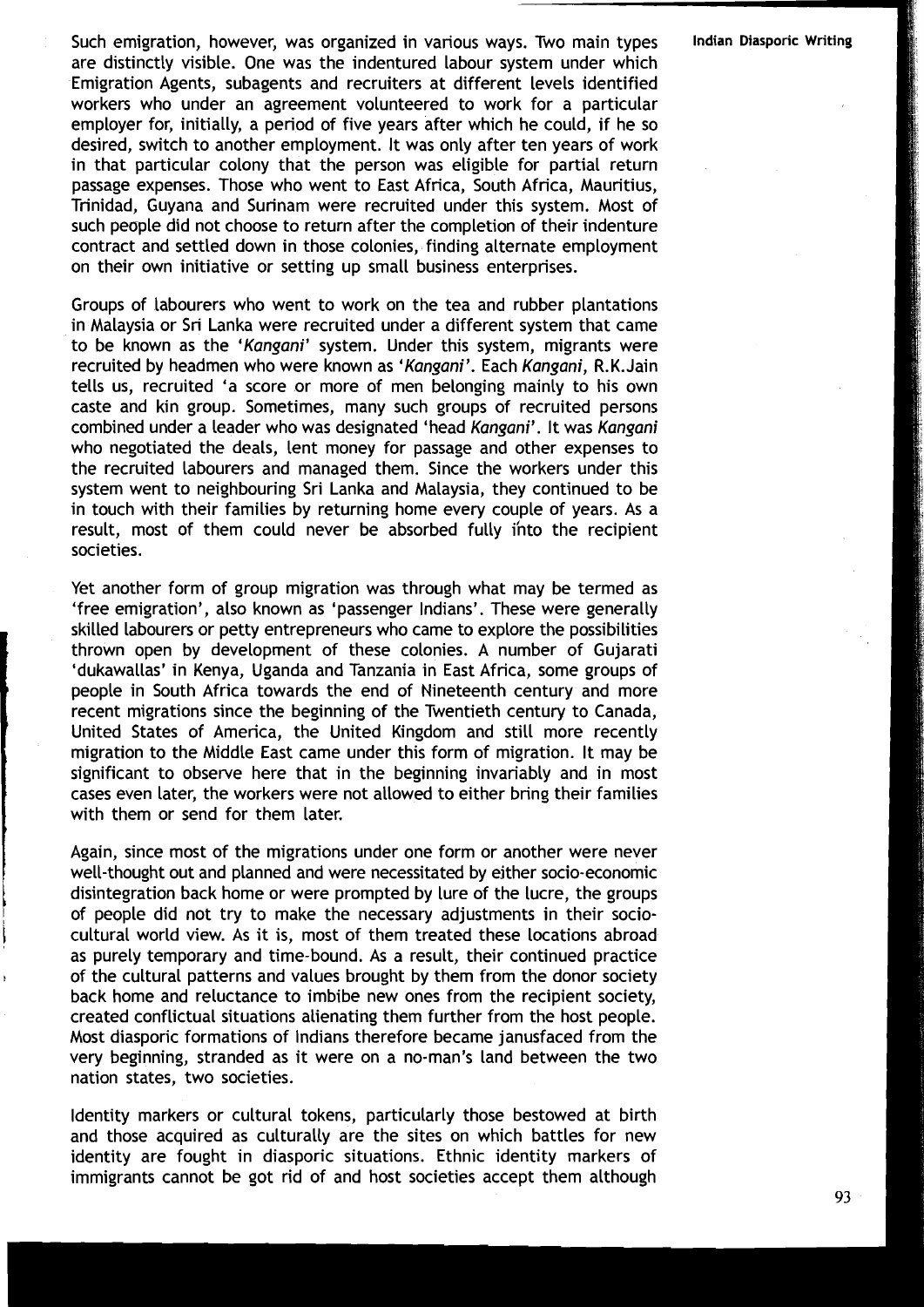**India and lndian Diaspora:** with a lot of reservations and at times these are derided, ridiculed and **Images and** even subjected to hostile behaviour, particularly verbals. The term 'Paki' in England for persons of not just Pakistan but of South Asian origin has its roots in such behaviour. Similarly, the expression 'Calcutta Coolies' for persons of lndian origin in British Columbia, Canada at the turn of the last century was also an example of such hostility towards ethnic identity tokens, although, interestingly, the immigrants were not from Calcutta. And they were no coolies either. The host or recipient societies however put pressure on diasporic communities to shed as many as possible if not all cultural tokens of their past identities and acquire as quickly as possible the new tokens of cultural identity. Thus, there is pressure on groups of immigrants as also on individual members to shed their languages, customs and rituals, religious beliefs, health and hygiene, dress codes, food habits and forms of inter-personal behaviour. Some of these, the diasporic people give up voluntarily and easily- in visible public behaviour at least-in order to show their willingness to assimilate with the recipient society. For instance, immigrants are ready to learn not only the language of the hosts but also their peculiar accent. Indians trying to imitate American accent-what with a nasal twang-after relocating themselves there or the lndians in Australia trying to pronounce their diphthongs appropriately are instances of such volurltafy attempts at linguistic assimilation. Similarly, lndian immigrant women give up wearing sarees or Salwar-Kameez, and taking to western dresses and other forms of formal wear are attempts in the same direction of acquiring tokens of their newly acquired identities. Gujrati 'dukawallas' in East Africa welcoming their customers with 'Jambo' and 'Karibu Sana' are only flaunting their newly acquired cultural currency.

> However, there are some tokens that the immigrants want to hold on to as long as possible and are unwilling to shed easily. The Sikhs not willing to give up wearing turbans, or the Hindus not willing to shed their inhibition of eating beef or the Jews their kosher are examples of such reluctance to assimilate fully. Again, immigrants from the sub-continent not permitting their girls to go on dates or to have physical relationships with their boy friends before marriage are forms of behaviour that they are unwilling to adopt primarily because these are not part of the socio-cultural code that  $\cdot$ they have brought with them from back home.

A situation, therefore, emerges in almost all diasporas- particularly in those with more pronounced cultural distance- wherein a serious contestation takes place on the sites of cultural identity and assimilation. And this situation of riding two cultures simultaneously leads to schism and bipolarity of behaviour on the part of not only individuals but also groups and communities in the host society that in its extreme form, at times, causes societal instability and disorders.

Diasporic writing, we shall elaborate in another section below, draws its sustenance from this situation of cultural contestation and the process of assimilation.

### 20.5 Diasporic Writing as a Marker of Cultural Identity

The diasporic cultural space that we spoke about in an earlier section is the cultural space that immigrants occupy almost perpetually since assimilatior is an ongoing process and no full assimilation ever takes place. Again, as stated above, it is a space where a contestation is constantly taking placea contestation between the donor culture and the recipient culture. Thi: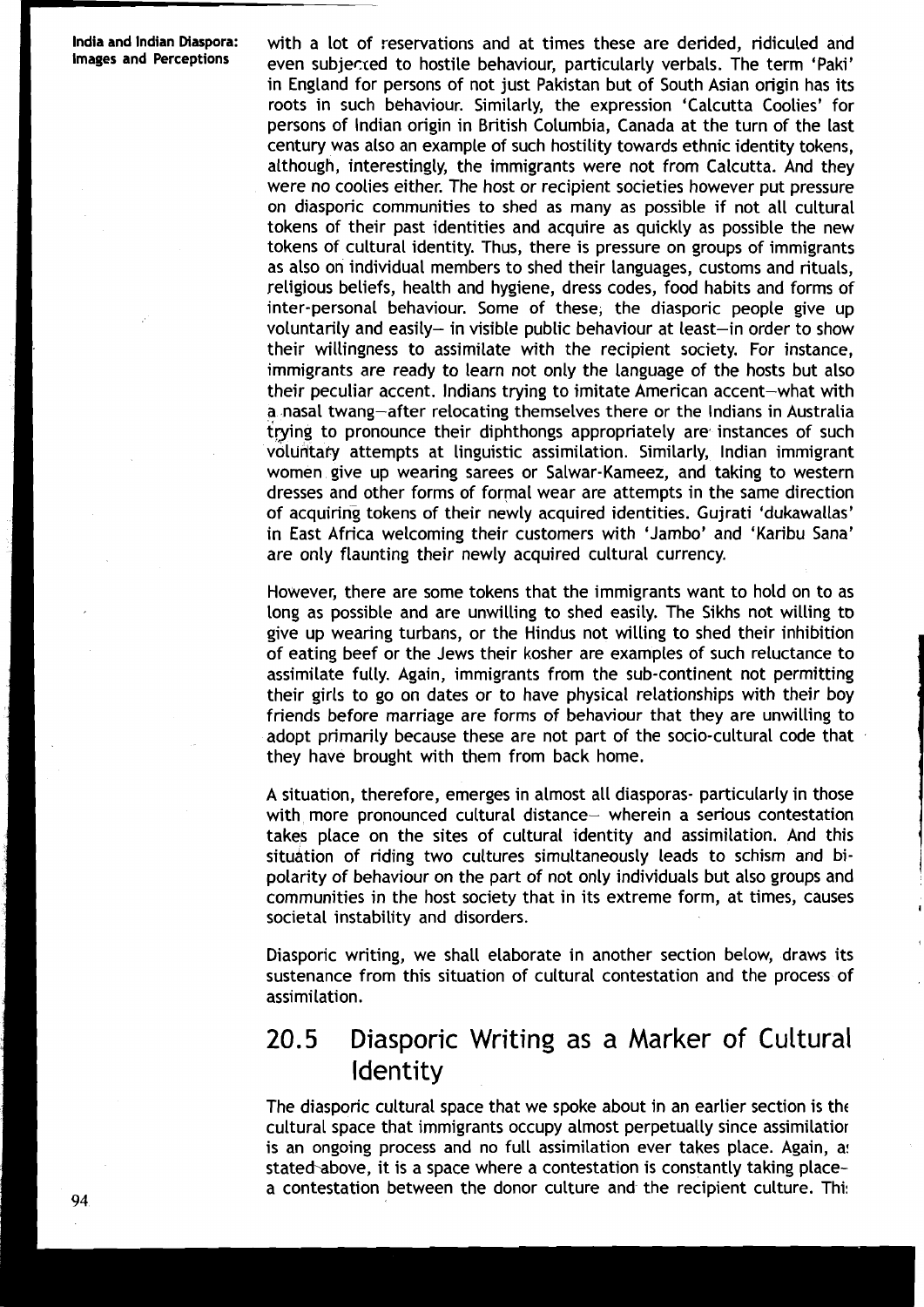contest takes place first in the minds of immigrant individuals and **Indian Diasporic Writing** communities and later in their actions. While the former, namely, the donor culture tries to pull the members to their moorings as far as possible and as long as possible, the latter, that is, the recipient culture tries to oust and replace the former as much as possible and as quickly as possible. As a result, while trying to make necessary adjustments in this state of contestation between the two contending cultures, diasporic communities or individuals become janus-faced---now looking back, now the gaze fixed straight ahead. In situations of severe contestation, extreme states of conflict emerge, turning individuals as well as communities into cultural schizophrenics, victims of maladjustment, haunted by, as it were, Hamlet's dilemma-to be or not to be.

Writing is rooted in a culture. That is, writers are products of a specific culture, drawing sustenance from it and enriching it in turn. However, the world of diasporic writing belongs to the in-between space we spoke about above, the cultural no-man's land, the site at which cultural armies from a community's past and present clash by day and by night to vanquish each other. Since, it is believed, that creativity lies in states of fluidity, contest, conflict and instablility, diasporic writers seek this space, locating most of a their writings here where immigrants are trying to ride two horses simultaneously who more often than not are also pulling them is two different if not opposite directions. The discomfiture and the adventure that results therefrom is what diasporic or immigrant writers relish: From Naipaul to Rushdie, Mistry to Vassanji, immigrant'writers across various locations and times have woven their tapestries from these two-tone yarns and textures.

Reflection and Action 20.1

What is cultural assimilation? How does it affect identity markers of individuals in disaporic situations?

**ln** this space lies buried a double treasure trove-of myths and Legends, or orality and the written word, of rites and rituals, of songs and dances, of faith and belief, of philosophy and pragmatism, of memory and amnesia, of success and failures, of tears and smiles. In short, the lived experience --of not one but two communities.

### **1** 20.6 Indian Diasporic Writing

As stated above, most of those who went out to form the first diaspora were members of the working class or the farming community. Most of them were illiterate. Thus all the Legends, myths and folk narratives they carried with them to their new lands were primary oral in nature. And it is to this repertoire that they added when they composed songs and poems, tales and stories, skits and plays while reflecting their new socio-cultural reality and sharing with one another. Some-very few though-could read and write and these acted as communicators between the members of the community and their families back home. In the letters they wrote on their own or their colleagues' behalf in which 'narrated' the details of their new lives-the living and working conditions, the weather and climatic conditions, the flora and the fauna, the food and the drink, the dress and the dress code, the law and governance, the hosts and hostility, the other 'others' and the solidarity and a myriad other things. And while narrating all these, the 'writer' took care of the sentiments of the one on whose behalf he was communicating. May be the person did not want him to alarm his people back home by telling the truth about the working and service conditions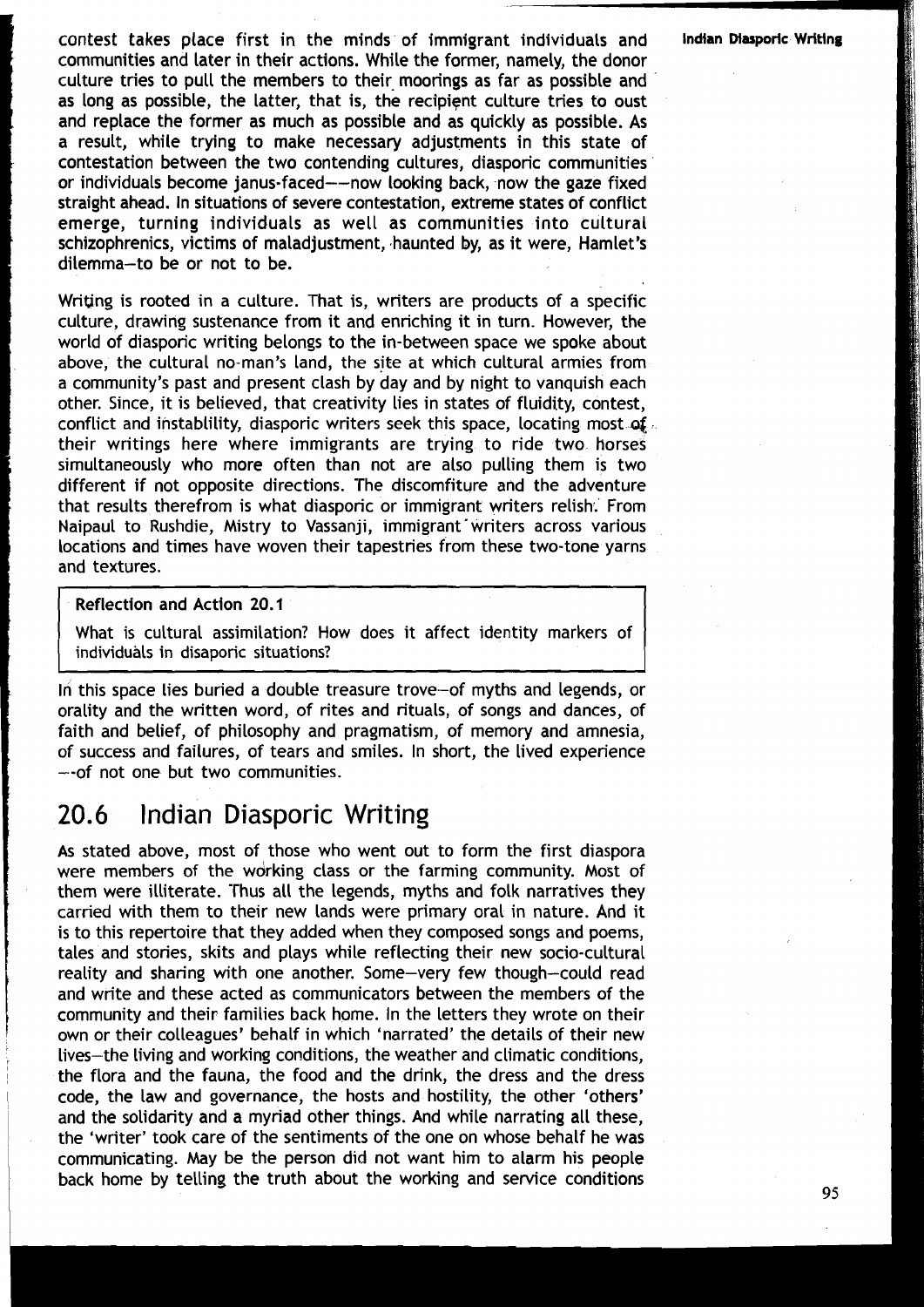which were generally harsh and adverse. May be, he did not also want to talk about extreme climatic conditions that only added to their misery. May be they did not want to say anything about the discrimination and injustices meted out to them by their employers and the society at large. So he asked his 'amanuensis' to make necessary adjustments. Again, may be he wanted the 'writer' to embellish some of the description, particutarly those involving his performance, etc. So, the communicatians sent home were essentially 'facts'-with something added here and something subtracted there. But then this is precisely what literature is all aboutfacts with a few plusses and minuses here and there. Thus, in this communication sent to their families by the diasporic persons laid the seeds of literature. Similarly, in the songs and poems they'composed and sang, the stories they narrated of their various experiences, they exaggerated or underplayed 'facts'. This was literature in its nascent form. These were the beginnings of lndian diasporic writings in its infancy. This was so in East Africa, this was so in Mauritius, this was so Fiji, this was so in Trinidad, Guyana and Jamaica and this was so in Malaysia and Sri Lanka. The precise conditions and circumstances could vary, the linguistic and cultural expressions could vary but the manner in which lndian diasporic writings from various locations came to be was more or less the same.

Later, when subsequent groups of lndian immigrants arrived on these or other locations, particularly those with professional skills, they built on this tradition. Since they were literate and many of them highly educated, they wrote rather than narrating orally. They not only composed but also published. While some did it along with the pursuit of their professions, other made this-writing-their profession. In course of time, fairly stable body of such writings began to cris cross the global literary stage from various locations and some of these writers began to be noticed, read, evaluated and awarded. Soon, some of them became household names: Salman Rushdie, V.S. Naipaul, Rohinton Mistry, M.G. Vassanji, Bharati Mukherji, Fa~ida Karodia, Anita Desai, K.S. Maniam and Jhumpa Lahiri to name some.

Indian diasporic writings in Canada began much in the same way as they began elsewhere. To understand its origin and evolution, therefore, we should first get some idea about the lndian immigrant community in Canada-when and how did it begin, who were its founding members, with what hopes and dreams did they arrive there and how did evolve to what they are today.

The lndian immigrants began to arrive on the Pacific coast of Canada towards the beginning of the twentieth century when Canada needed large scale human inputs for their lumber industry, railroad projects and jungle clearing operations as a part of their expansion to the west. Having disallowed-through various laws-the Chinese immigrants who were working on these projects earlier, the Canadian companies encouraged Indiansparticularly strong, burly Sikhs from Panjab-to migrate and work in parts of British Columbia. Sensing this as an economic opportunity, lndian immigrants started arriving, from 1905 onwards, in batches-big and small- travelling first zfrom Panjab to Calcutta by train, then from Calcutta to Hong Kong by small ships and finally from Hong Kong to Vancouver by CPR ships. Most of them found employment in saw mills, road building, woodcutting and land clearing. By 2006, their number had swelled to over 2000. It is at this point that they began to attract the attention of the Local Canadians in the same manner in which the Chinese immigrants had begun to attract attention earlier. The lndian immigrants were now perceived to be taking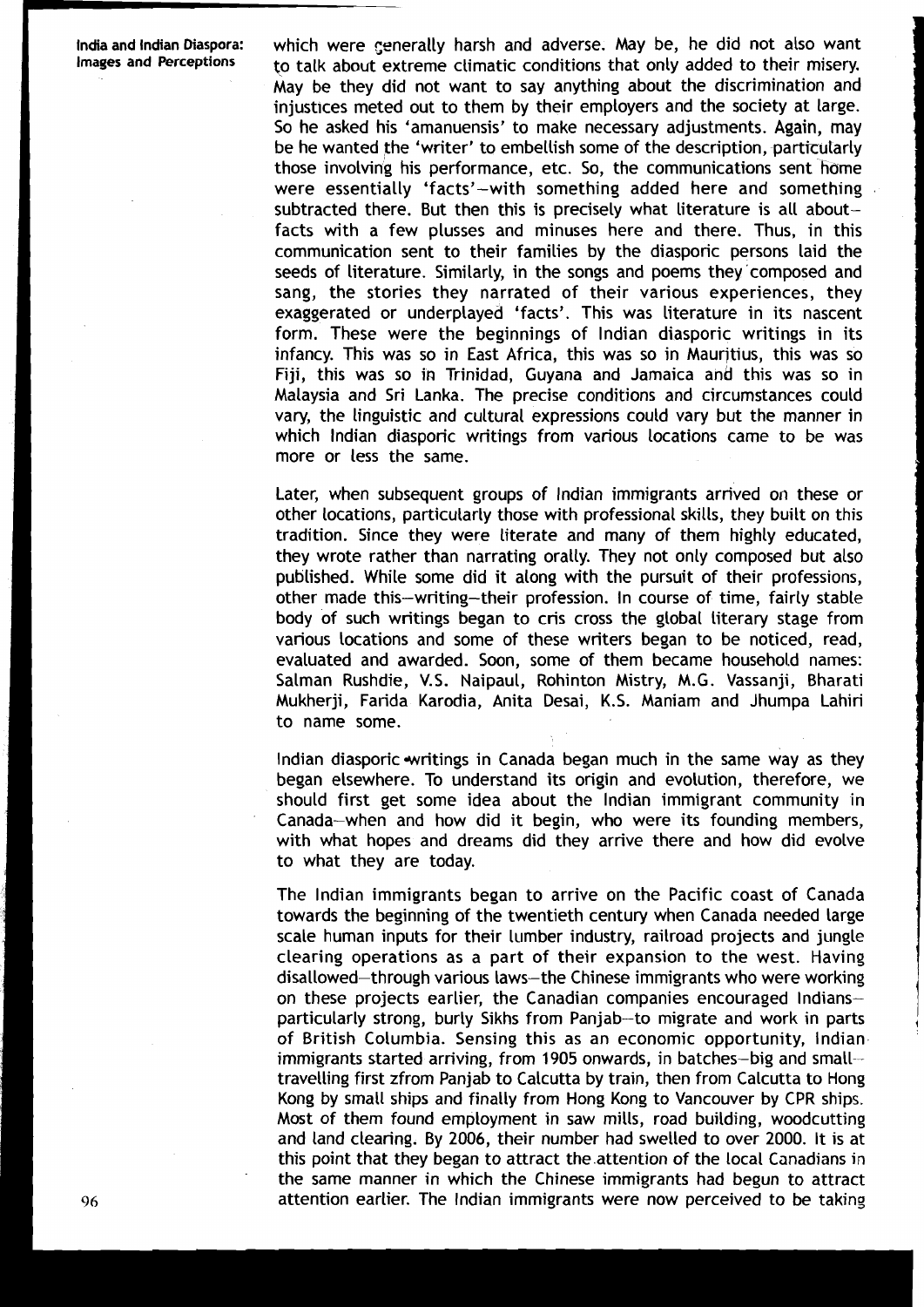away jobs from the Canadians and they were perceived to be 'polluting' **lndian! Diasporic Writing**  their culture and society with their 'filthy' habits and practices. Thus the sense of alienation that any group of people feel on moving away from home became manifold more because of harsher climatic conditions and hostile behaviour of the local people. They were intrigued by the all this because they considered themselves to 'loyal royal subjects' and expected to be treated well in all British territories. Their sense of intrigue turned **<sup>1</sup>** to hostility when the Canadian government, under pressure from the Canadian people, created laws and regulations that discouraged lndians from migrating to Canada for employment. For instance, a condition of personal possession of two hundred dollars was imposed on each arriving passenger and, more importantly, the passenger had to undertake a 'continuous passage' from the port of embarkation to the port of final destination without any break en route. This was virtually impossible since there were no direct ships plying between lndia and Canada.

When the Komagata Maru incident happened in May 1914, when a ship with that name, carrying over 300 passengers fulfilling all conditions including that of 'continuous passage' was not allowed to dock and the passengers were not allowed to disembark-they were not allowed even food and water- despite the fact that there were women and children on board-the loyalty of the lndian immigrants 'slipped away with the slipping away of the **<sup>I</sup>**ship from Canadian waters'. The immigrants realized that their maltreatment would end only if lndia were free. So, they began to support the National Freedom Struggle through the Ghadr Movement that was already very active across the border in the United States of America. They collected funds, organized meetings and above all brought out a number of publications to **<sup>I</sup>**support the movement. **The Free Hindustan** started coming out in 1908 from Vancouver, edited by Tarak Nath. In 1909, **The Hindustan Association**  was formed. In 1910, **Swadesh Sewak** began to published in Gurumukhi.ln 1911, the publication of **The Aryan** started. Movements were launched against the banning of lndian immigration and for allowing the families of **1** the immigrants to be allowed to join them. This only aggravated the racial hostility against Indians who were dubbed as 'polygamous Hindus' and 'Calcutta Coolies'. The Komagata Maru incident ended in a tragedy with the death of a child passenger, the others returning, the killing of Inspector Hopkins by Mewa Singh who was subsequently captured and hanged. As the first World War loomed large over the horizon, the Canadian government came down heavily on the supporters of the Ghadr Movement who were now scattered to various parts of North America. However, the struggle by the lndian immigrants continued after the first World War and right through the second World War. Particular focus was on the restoration of the franchise to vote that had been taken away from them in 1907. It was restored only in 1948 when Prime Minister Nehru intervened after lndia had become free.

#### Reflection and Action **20.2**

In what way is diasporic writing an identity marker for a community?

After the war, many regulations that were considered discriminatory were repealed in deference to the UN Charter. Also, Canada needed huge inputs of human resources for its economic development that was put so succinctly by John Diefenbaker, the then Prime Minister in 1957-'Populate or Perish'. So under various criteria of 'employbility', 'dependent relatives', etc., more lndian immigrants were allowed. Thus the number of lndian diasporic people in Canada rose from 6,774 in 1961 to 68,000 in 1971 and 1,18,000 in 1976. Also, during this time people of lndian origin came to Canada not only from India directly but also from East and South Africa, the Caribbean 97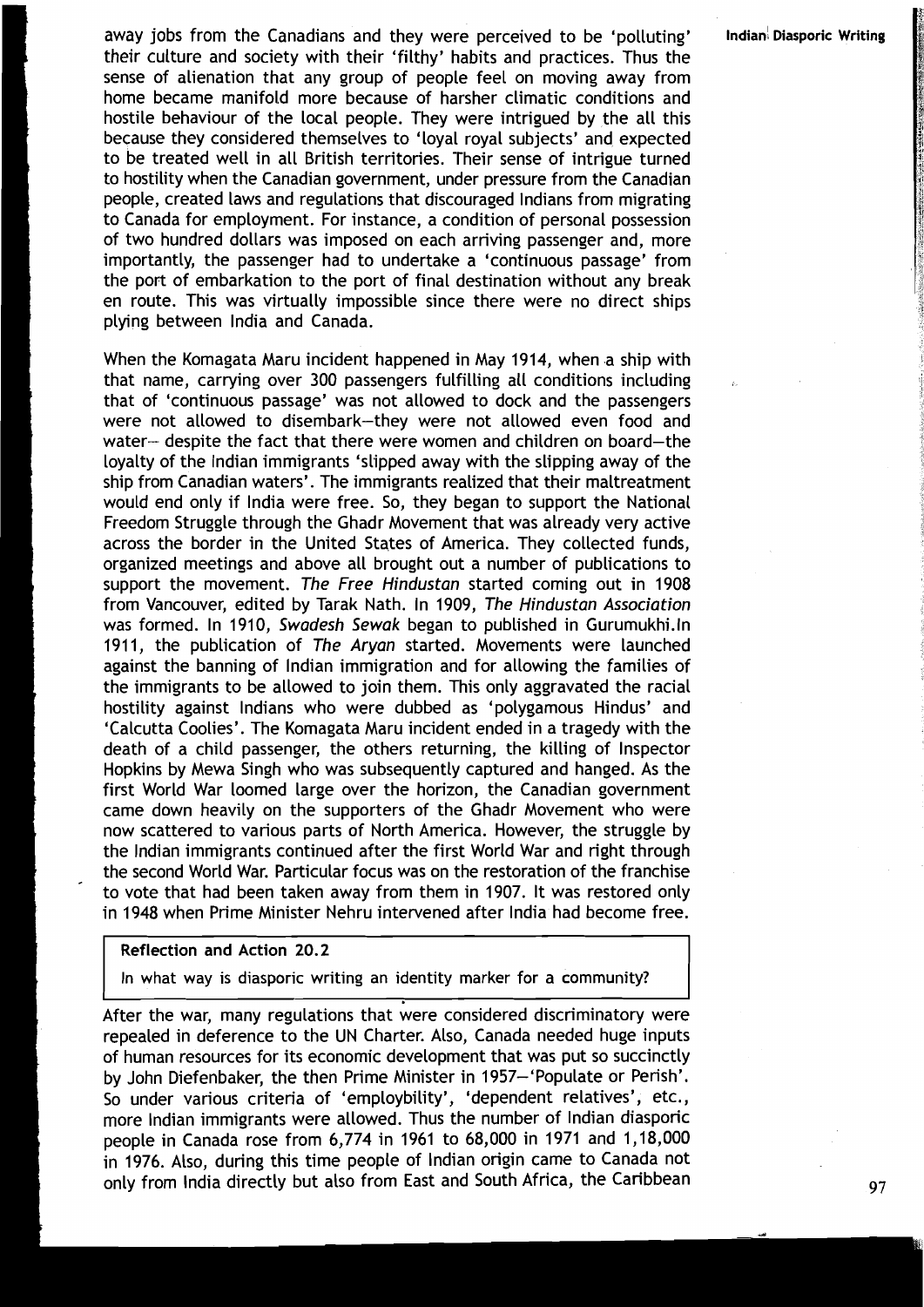Islands, Fiji in the Pacific and from South and East Asia. Thus in the 1991 census in Canada, as many as 500,000 persons traced their origins to India. A large number of these were independent professional whose profiles were very different from those founding fathers of the lndian diaspora in Canada, most of whom were illiterate and who came to work as unskilled labourers. It is around these latter group of lndian immigrants that the seeds of lndian Canadian writing were sown. Here below, we study briefly the development of lndian diasporic novel in Canada as a case study.

## 20.7 Indian Diasporic Novel in Canada-a Case **Study**

As stated above, lndian immigration to Canada took place over a long period of time beginning with the first decade of twentieth century and these groups of immigrants came from various strata of the lndian society. While early immigrants were uneducated, those who migrated between 1947 and 1970 and even later were not only well educated, they were also professional. Again, While many of them migrated directly from lndia directly to Canada, many others came from East and South Africa where they or their families had settled earlier migrating from different parts of India. Similarly, others came via the Caribbean Islands-Trinidad, Jamaica or Guyana where their parents or grandparents had been taken as indentured labour for developing the British colonies.

All these factors made the assimilation of lndian immigrant community into the Canadian mainstream a very complex affair. And if this were not enough, many of these victims had been victims of political vendetta elsewherethe Kenyans, the Tanzanians, the Ugandans, the Trinidadians the Jamaicans and the Guyanese, for instance-and hence their motivations for immigration were quite different from others most of whom came in search of better economic prospects. Again, most of those named above as the victims of political upheavals had been displaced twice-once having migrated of their own volition and a second time having been forced out. As such, their mindsets and approach towards assimilation were quite different from those who had not been subjected to political prejudice as yet.

And then there was the question of their cultural baggage that have been described by M.G. Vassanji with that most appropriate metaphor-the gunny sack. Each group of migrants brought in his gunny sack a whole set of cultural artifacts that ranged from religious and community beliefs, customs and rituals, myths and legends, songs and dances, fables and folk tales, intra-family and inter-personal behaviour, food and dress codes. But above all these, the most unique feature of caste hierarchies.

All these complexities with their concomitant tensions-psychological, physical, financial-of adjustment and assimilation in an alien cultural environment that had racial discrimination writ large all over it, is captured very significantly by writers of the lndian diaspora in their poems and plays-and more importantly because of the discursive nature of the genrein their stories and novels. Moyez Vassanji, Rohinton Mistry, Reshard Gul, Cyril Dabydeen, Farida Karodiya, Lakshmi Gill, Uma Parameswaran, and many more have all focused on-directly or indirectly-the new culture of adoption by the immigrants together with their fear of losing the cultural identity that they had brought with them. Thus they all were-in their stories and novels-writing through their race. Thus, they invoked in their writings, their ethnicity, the myths and legends, customs and rituals, the interpersonal behaviour and idiosyncrasies of the country of their origin together with that of the nation of their first immigration.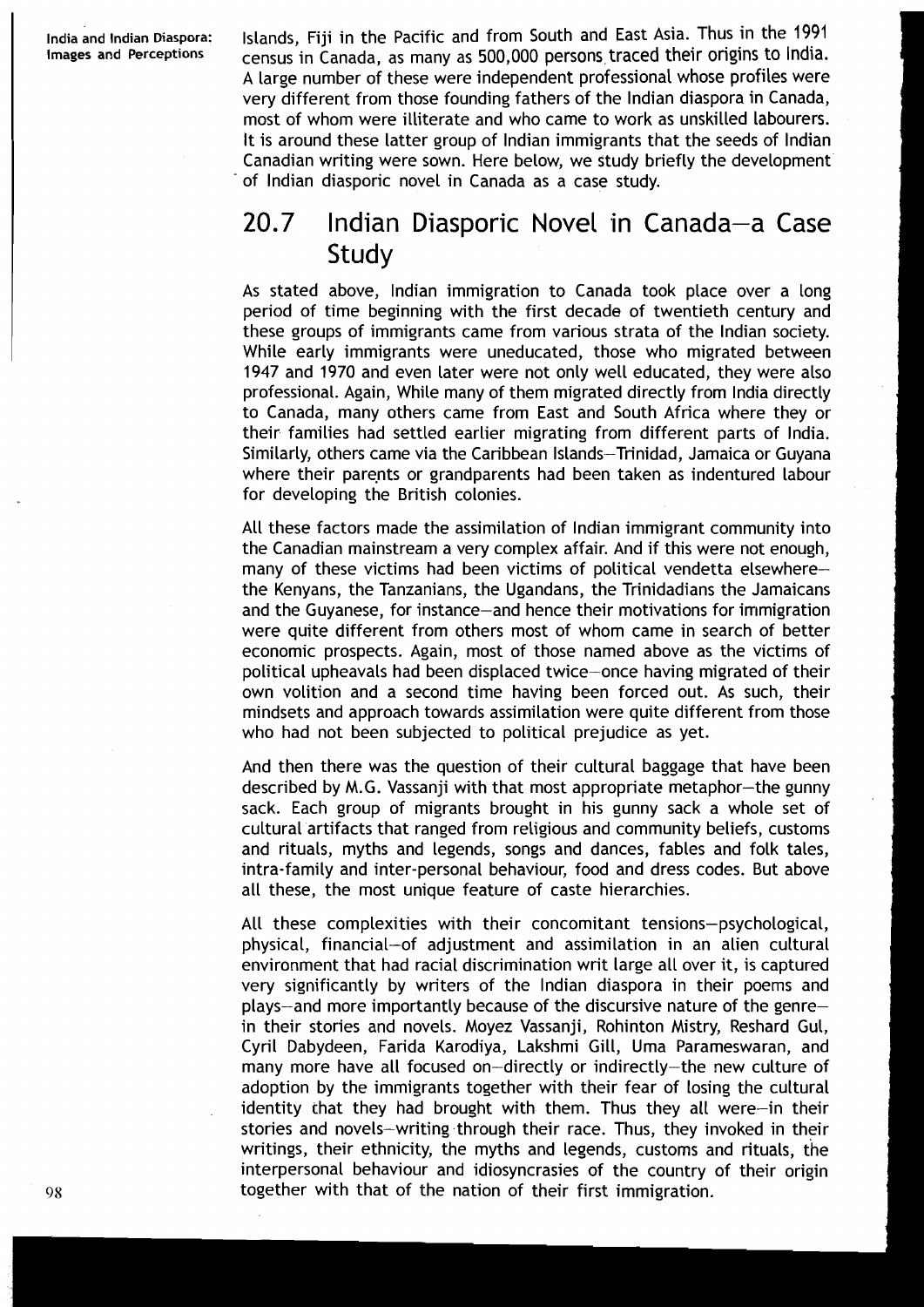With this kind of focus of their writings these first generation writers of the lndian Diasporic Writing Indian-Canadian diaspora were exposing themselves to the charge of exclusionist ghettoisation and letting their work be pushed to the margins. However, through this, they were also redressing the imbalance of Canadian writing being primarily European and white in its content, form and worldview. By bringing in their own cultural identity, they were in a way questioning the underlying philosophy behind the official policy of multiculturalism which was in itself an attempt to compartmentalize the society. Thus it may not be outrageous to observe that lndian immigrant writing in Canada was, irrespective of the content and form, a political activity in the same way as women, aborigines, gays and lesbians around the globe and in our own case by Dalits and tribals have been making political statements by their very acts of writing.

lndian immigrant writing in Canada did not actually make a beginning until **<sup>1950</sup>**and it was only in the 70s of the last century that it was identifiable although it was recognized as a part of a portmanteau category-South Asian Literature in Canada. The Label itself was politically motivated by lumping together writings by authors belonging to not only half a dozen nations of South Asia but also by extension of another dozen nations of Africa and the Caribbean islands wherefrom some of these writers of South Asian origin had migrated to Canada.

Between **1962** and **1982** as many as **102** writers from this category had published **196** books. But most of these were one book writers. **1982** was a watershed year for Canadian writers tracing their origin to India. In that year, M.G.Vassanji started a journal-Toronto South Asian Review, TSAR in short-to publish the writings by authors of South Asian origin who were facing publication discrimination by so-called mainstream journals and magazines. It is interesting to note here that most of the better known lndian immigrant writers of Canada, including Vassanji and Mistry were first published in TSAR. Since then, not only has the number of publications more than trebled, the quality of writings has improved, forcing better recognition.

Rohinton Mistry is perhaps most visible among the lndian immigrant novelists of Canada. With books like Such a Long Journey, A Fine Balance. Family Matters and Tales from Ferozsha Baag. Mistry focusses his authorial gaze primarily on his own community, namely, the Parsis. Mistry has made lndian socio-political reality the basis of most of his books. His books also bring out the tragic dilemma of the Parsis, namely a very small community whose demographic profile is in a negative growth mode, acting extremely conservative when it comes to recognizing marriages made outside their religious confines. This Mistry shows to be in sharp contrast with their otherwise very modernist outlook.

M.G.Vassanji, is one of the most publicly acknowledged Canadian writer who belongs to the lndian immigrant community. With two Giller awards, he is amongs the most highly recognized writers of Canada. In fact, almost all his books-The Gunny Sack, No New Land, Uhuru Street, The Book of Secrets, AMRiiKA and The In Between World of Vikram Lall-have won one or another award.

Like Mistry-or any other diasporic writer-Vassanji also focuses on his own community-lsmailis who are portrayed as Shamsis in his books- that traces its origin to Gujarat on the Western Coast of India and a large section of which migrated to the East Coast of Africa in nineteenth century to form

99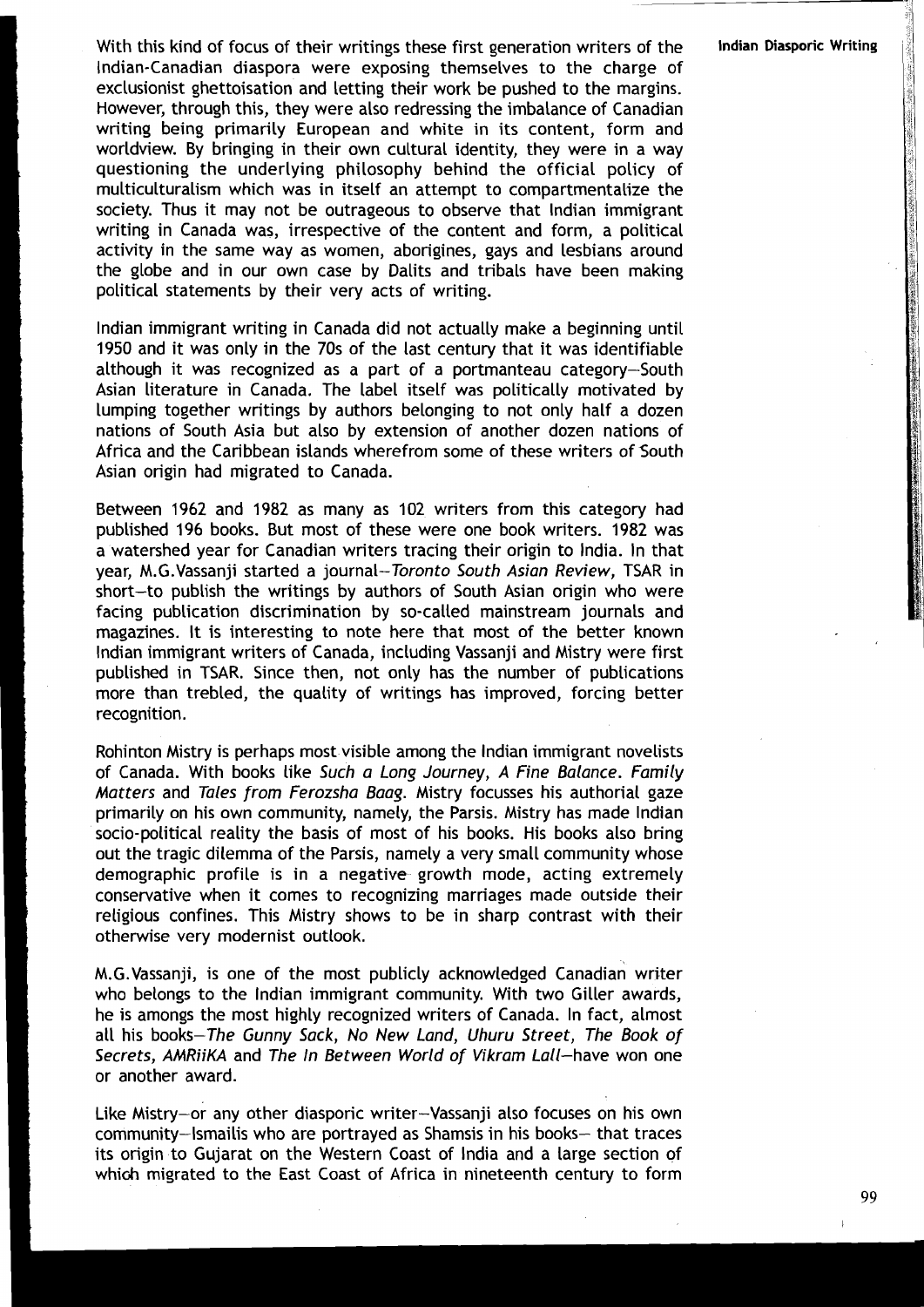India and Indian Diaspora: a substantial Indian diasporic community in Kenya, Uganda and Tanzania<br>Images and Perceptions from whore thou moved an to Europe and North America including Canada **Images and** from where they moved on to Europe and North America including Canada in the latter half of the twentieth century. Vassanji himself came to Canada from Tanzania via the United States of America in the seventies.

> Another significant novelist-his numerical contribution however is confined to just two books, one a novel and another a collection of short storiesis S.S.Dhami who in his novel, Maluka, has very vividly and significantly portrayed the formation of the lndian diasporic community in British Coumbia in the beginning of the twentieth century. Maluka is perhaps the only novel that focuses in such great details on the travails and triumphs, the failures and the successes of the early immigrants-those burly Sikhs from Panjabwho with their tenacity and perseverance overcame stark racial prejudice and appalling working and service conditions.

> Cyril Dabydeen came to Canada from Guyana in the Caribbean Islands where his ancestors had been moved as indentured labour by the British in nineteenth century from parts of Eastern Uttar Pradesh and Bihar. It is this experience of the Indians in Guyana that Dabydeen makes the subject of his novels and short story collections, which include The Wizard Swami, Dark Swirl, Jogging in Havana and Elephants Make Good Stepladders.

#### Reflection and Action 20.3

Write an essay on the lndian diasporic novel in Canada.

Other lndian immigrant novelists include Ashis Gupta, Rewat Deonanadan, Neil Bisoondath, Arnold Harichand Itwaru, Saros Kawosjee and B. Rajan.

Immigrant women novelists of lndian origin were late arrivers but have since contributed significantly to the lndian immigrant novel in Canada. Prominent among those are Anita Rao Badami, Lakshmi Gill, Uma Parmeswaran, Hiro Boga Ramabai Espinet and Nalini Warrior. Besides them, those who have focused on short story are Himani Banerji, Arun Prabha Mukherjee and Surjeet Kalsey.

Despite the myriad variations of religion, caste, language, region, educational and economic profiles as also the routes taken by members of Canadian lndian diasporic community, the writings about them by members of their own immigrant community portray them in the context of problematics of nation, home, homelessness, home beyond home, self, identity, integration and assimilation. In this too, the members of various groups show the same kind of variation as is visible in their socio-cultural profiles. It is this difference in their mindsets and responses that demarcate-at times-one novelist's worldview from another. Again, while nostalgia, memory, amnesia and lived experience are the sites on which some of these contestations are carried out, various writers show varied approaches here too.

#### 20.8 Conclusion

Diasporic experience is basically about 'home' and 'world' where home stands for the culture of one's origin and world refers to the culture of adoption. Sometimes the concept of home is equated with that of the nation one is born into and world as the nations one immigrates into or exiles one into. Because of this sense of 'exile', an alternative term used for diasporic experience is 'homelessness', a term that was popularized by Said but that is also a favourite of a writer like V.S.Naipaul. Homi Bhabha would explain this experience in terms of what he calls 'gathering'-